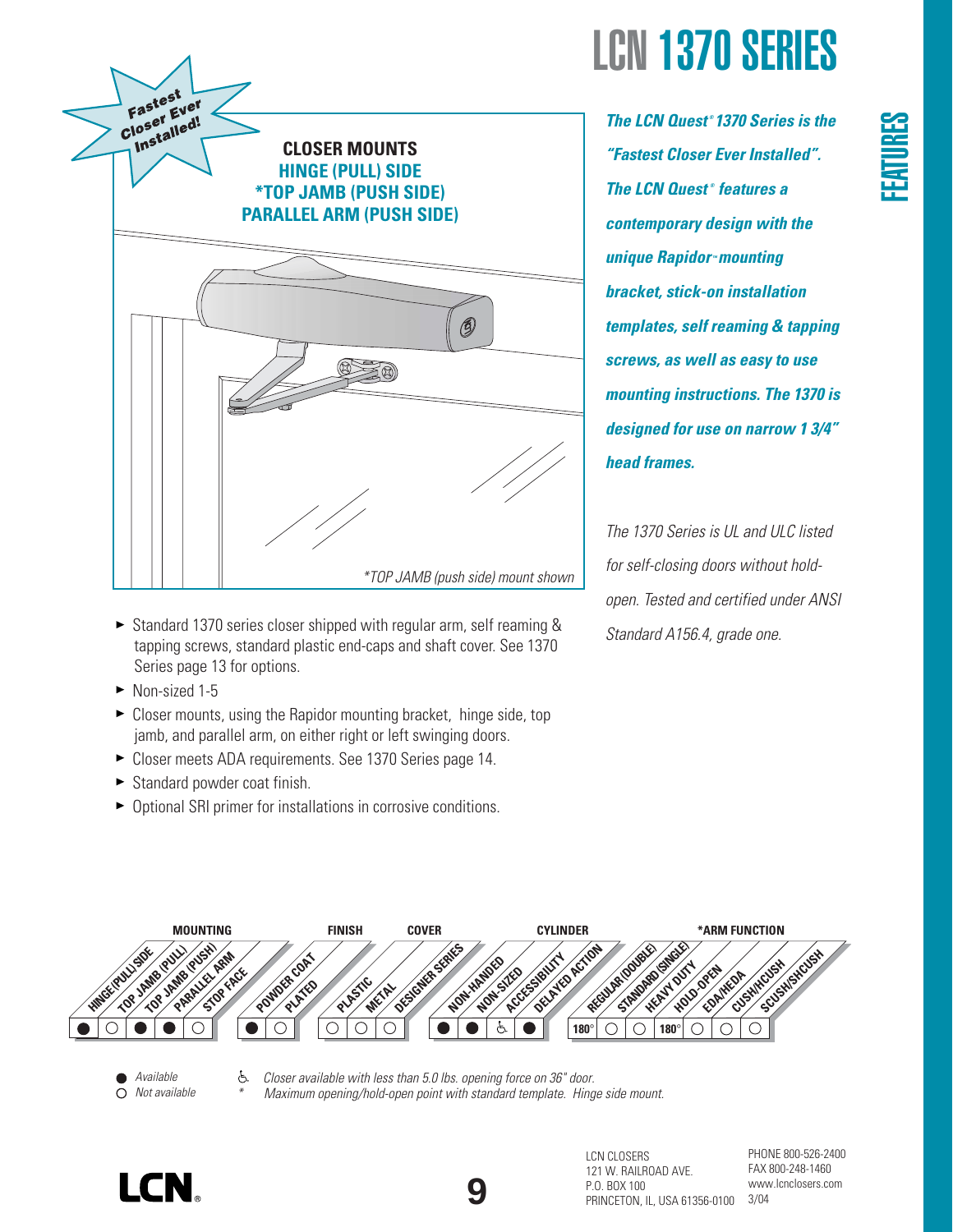# **HINGE (PULL) SIDE MOUNTING**

MOUNTING DETAILS

**MOUNTING DETAILS** 

# **MAXIMUM OPENING**

Can be templated for 180° (trim permitting).

Hold-open points up to maximum opening with hold-open arm.



- **Butt Hinges** should not exceed 5" (127 mm) in width.
- **Auxiliary Stop** is recommended at hold-open point or where a door cannot swing 180°.
- ► **Reveal** should not exceed 3/4" (19 mm) for regular arm or 1/2" (13 mm) for hold-open arm.
- ▶ **Top Rail** less than 2 1/2" (64 mm) requires PLATE, 1370-18. Plate requires 1 1/2" (38 mm) minimum.

# **Options**

- Hold-open Arm. ▶
- Delayed Action Cylinder.
- **Clearance** of 2 5/8" (67 mm) behind door required for installation.
- **Delayed Action** Add suffix "DEL" to selected cylinder (eg. 1370 DEL). Delays closing from maximum opening to approximately 70°. Delay time adjustable up to approximately 1 minute.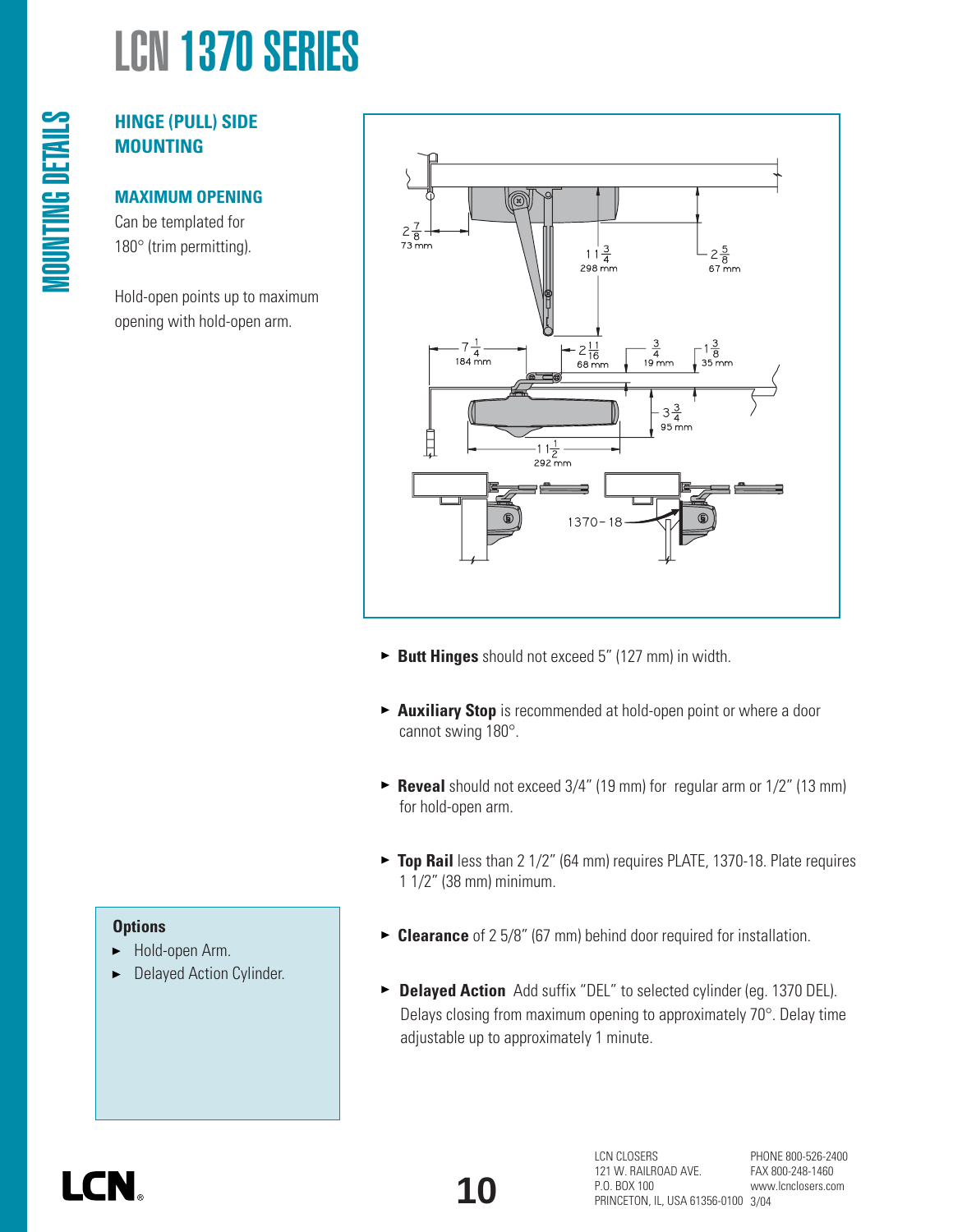

# **TOP JAMB (PUSH SIDE) MOUNTING**

# **MAXIMUM OPENING**

Can be templated for 180° (trim permitting).

Hold-open points up to maximum opening with hold-open arm.



- **Butt Hinges** should not exceed 5" (127 mm) in width. ь
- **Auxiliary Stop** is recommended at hold-open point or where the door cannot swing 180°.
- **Reveal** of 2 1/2" (64 mm) allows 180° opening. 3 1/2" (89 mm) allows up to 180° opening with LONG ARM where standard ROD and SHOE is replaced with optional LONG ROD and SHOE (1370-79LR).
- **Top Rail** requires 2 1/4" (57 mm) minimum. 3 1/2" (89 mm) minimum with closer on PLATE, 1370-18TJ.
- **Head Frame** less than 1 1/2" (38 mm) requires PLATE, 1370-18TJ. Use PLATE, 1370-18TJ for flush ceiling condition with 2" (51 mm) head frame. Plate requires 1 1/4" (32 mm) minimum.
- ▶ **Delayed Action** Add suffix "DEL" to selected cylinder (eg. 1370 DEL). Delays closing from maximum opening to approximately 70°. Delay time adjustable up to approximately 1 minute.

# **Options**

- Long arm. ►
- Hold-open arm.
- **Delayed Action Cylinder.**

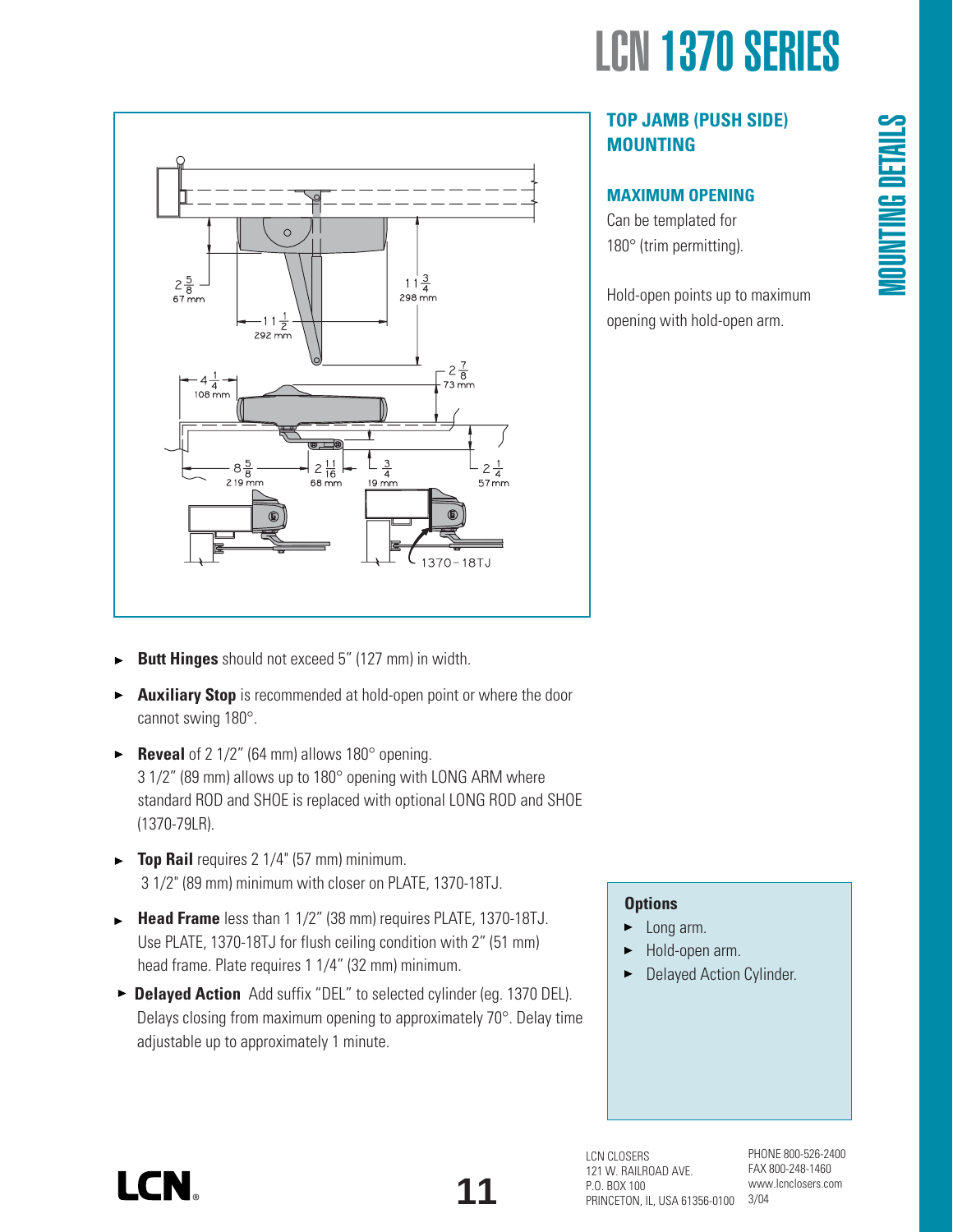# **PARALLEL ARM (PUSH SIDE) MOUNTING**

Optional mounting requires PA SHOE, 1370-62PA for REGULAR or HOLD-OPEN arms. Add prefix "P" to closer description (e.g. P1370). P1370 closer includes 1370-201 FIFTH HOLE SPACER to support PA SHOE.

# **MAXIMUM OPENING**

MOUNTING DETAILS

**MOUNTING DETAILS** 

Can be templated for 100°,  $(A) = 53/4$ " (146 mm)  $(B) = 97/8$ " (251 mm) or 180°.  $(A) = 23/4$ " (70 mm)  $(B) = 67/8"$  (175 mm)

Hold-open points up to maximum opening with hold-open arm.



- **Butt Hinges** should not exceed 4 1/2" (114 mm) in width. ▶
- **Auxiliary Stop** is recommended at hold-open point or where a door  $\blacktriangleright$ cannot swing 180°.
- **Clearance** for 1370-62PA shoe is 4" (102 mm) from door face. ь
- **Top Rail** less than 4 1/2" (114 mm) measured from the stop requires PLATE, 1370-18PA.

Plate requires 2 1/4" (57 mm) minimum.

- **Stop Width** minimum 1" (25 mm).  $\blacktriangleright$
- **Head Frame** flush or single rabetted requires PA SHOE ADAPTER,  $\blacktriangleright$ 1370-418,
- **Blade Stop Spacer**, 1370-61 required for PA arm to clear 1/2" (13 mm)  $\blacktriangleright$ blade stop.
- **Delayed Action** Add suffix "DEL" to selected cylinder (eg. P1370 DEL).  $\blacktriangleright$ Delays closing from maximum opening to approximately 75°. Delay time adjustable up to approximately 1 minute.

# **Options**

- Hold-open arm. ▶
- Delayed action cylinder.

I CN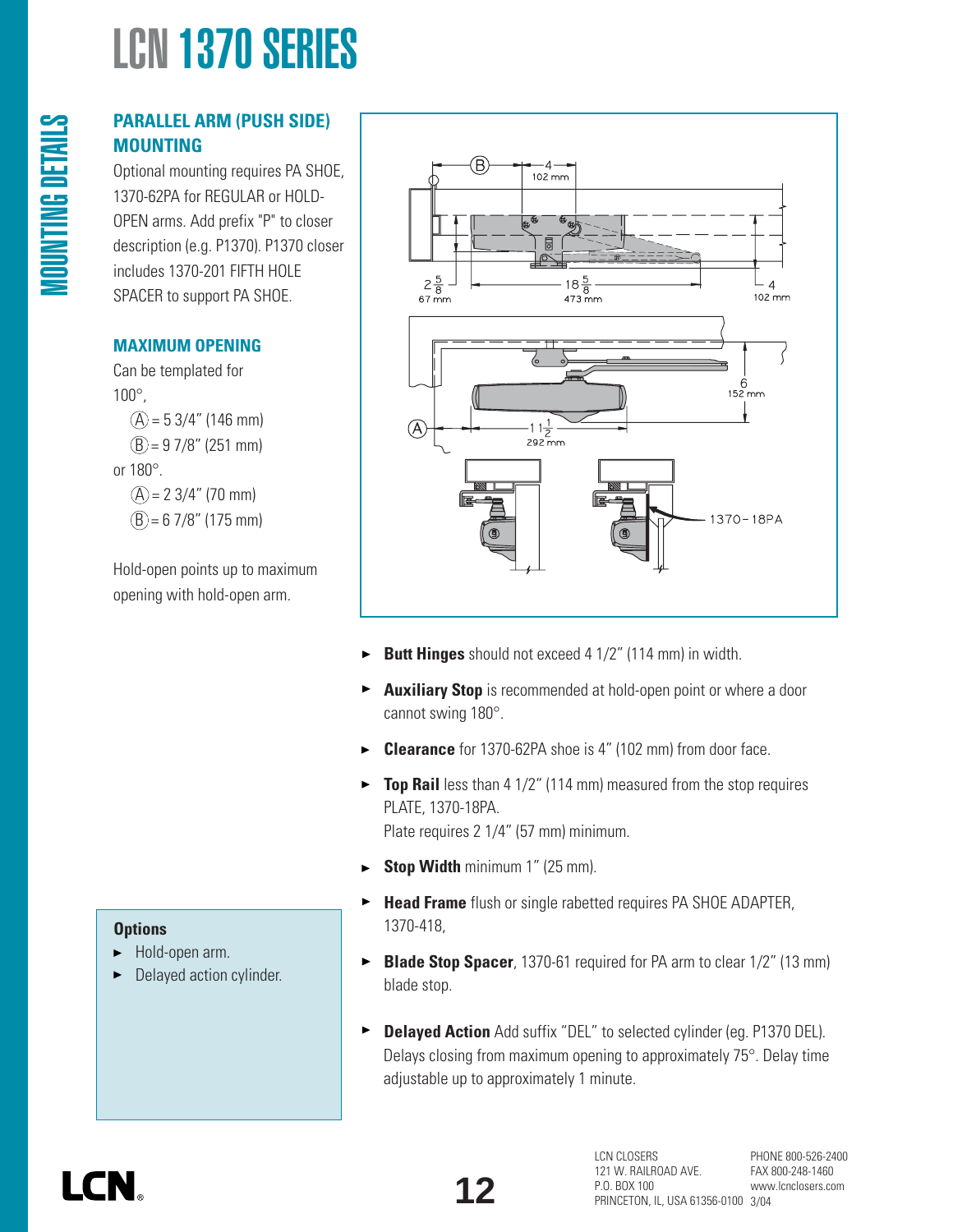# ACCESSORIES

# **CYLINDERS**

# **CYLINDER, 1370-3071**

Standard, non-handed cast iron cylinder assembly.

# **ARMS**

# **REGULAR ARM, 1370-3077**

Non-handed arm mounts pull side, top jamb with shallow reveal, and parallel arm.

# **PA SHOE, 1370-62PA**

Required for parallel arm mounting.

# **LONG ARM, 1370-3077L**

Includes LONG ROD AND SHOE, 1370-79LR for top jamb mount with deep reveal.

# **HOLD-OPEN ARM, 1370-3049**

Optional, non-handed arm mounts pull side, top jamb with shallow reveal, and parallel arm. Hold-open adjustable at shoe.

# **COVER CAPS SET, 1370-72**

Set contains (1) plastic non-handed shaft cover & screw, (2) plastic non-handed end caps.

# **SHAFT COVER, 1370-146**

Plastic, non-handed w/screw.

# **END CAP, 1370-334**

Plastic, non-handed.

# **INSTALLATION ACCESSORIES**

# **PLATE, 1370-18**

Required for hinge side mount where top rail is less than 2 1/4" (57 mm). Plate requires 1 1/2" (38 mm) top rail.

# **PLATE, 1370-18TJ**

Required for top jamb mounting where head frame is less than 1 1/2" (38 mm) or minimum 2" (51 mm) flush ceiling condition exists. Plate requires minimum 1 1/4" (32 mm) minimum head frame and minimum 3 1/2" (89 mm) top rail of door.

# **PLATE, 1370-18PA**

Required for parallel arm mounting where top rail is less than 4 1/2" (114 mm), measured from the stop.

Plate requires 2 1/4" (57 mm) minimum top rail.

# **BLADE STOP SPACER, 1370-61**

Lowers parallel arm shoe to clear 1/2" (13 mm) blade stop.

# **TOP JAMB DROP SHOE BRACKET, 1370-63**

For use in top jamb applications along with a 1371-18TJ drop plate and a top rail of 2" (51 mm) minimum.

# **SOFFIT SHOE, 1370-65**

Adapts hinge side shoe to rounded or bull nose trim.

# **FLUSH TRANSOM ADAPTER, 1370-418**

Provides horizontal mounting surface for parallel arm shoe on single rabbeted or flush frame.



**3071**















LCN CLOSERS 121 W. RAILROAD AVE. P.O. BOX 100 PRINCETON, IL, USA 61356-0100

PHONE 800-526-2400 FAX 800-248-1460 www.lcnclosers.com 3/04

**LCN** 

**13**